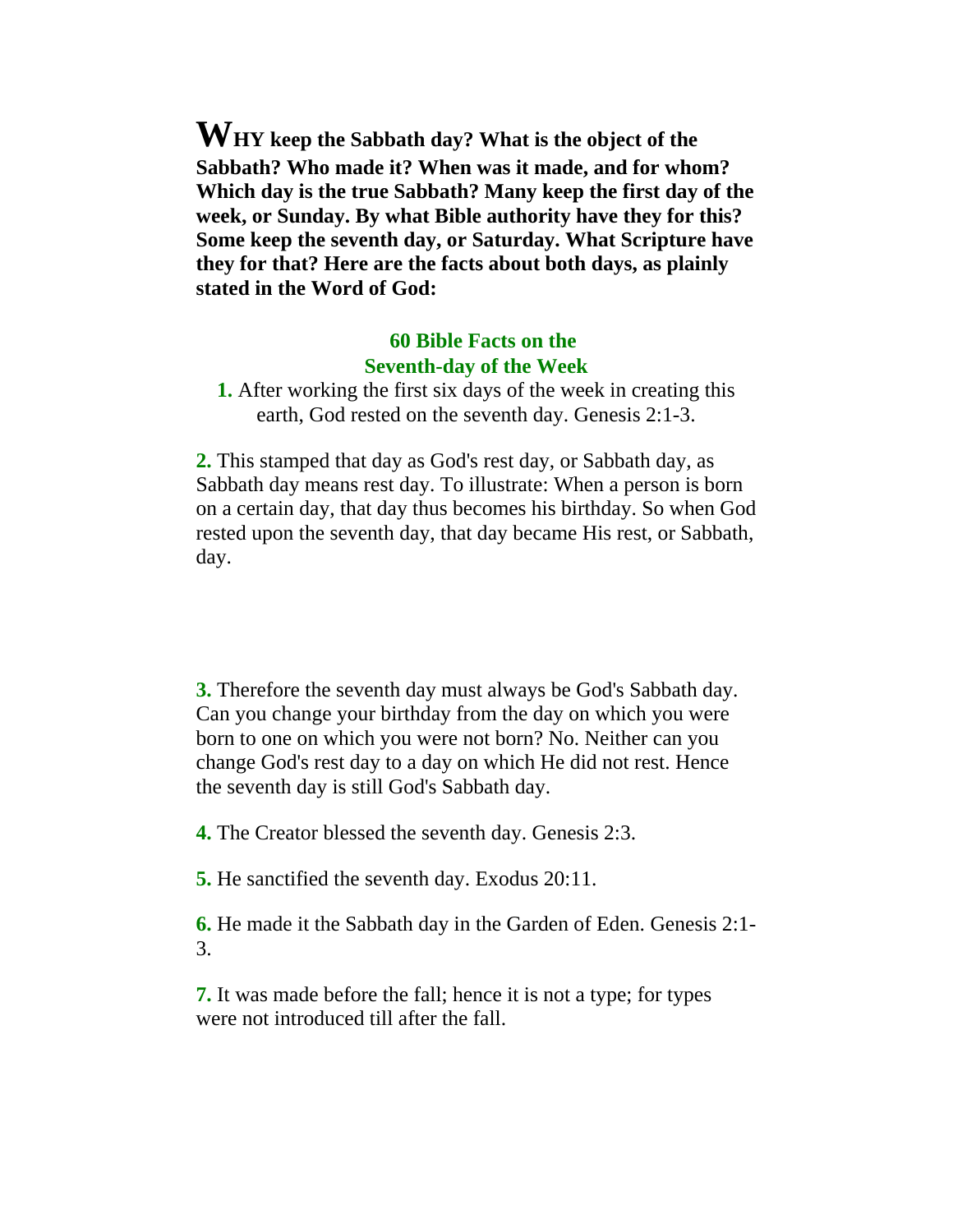**8.** Jesus says it was made for man, that is, for the race, as the word man is here unlimited; hence, for the Gentile as well as for the Jew. Mark 2:27.

**9.** Not only is the Sabbath made for man, but Jesus said that He was Lord of the Sabbath. Mark 2:28.

**10.** It is a memorial of creation. Exodus 20:11; 31:17. Every time we rest upon the seventh day, as God did at creation, we commemorate that grand event.

**11.** It was given to Adam, the head of the human race. Mark 2:27; Genesis 2:1-3.

**12.** It is not a Jewish institution, for it was made 2,300 years before ever there was a Jew.

**13.** The Bible never calls it the Jewish Sabbath, but always "the Sabbath of the Lord thy God." Men should be cautious how they stigmatize God's holy rest day.

**14.** Evident reference is made to the Sabbath and the seven-day week all through the patriarchal age. Genesis 2:1-3; 8:10,12; 29:27,28, etc.

**15.** It was a part of God's law before Sinai. Exodus 16:4,23-29.

**16.** Then God placed it in the heart of His moral law. Exodus 20:1-17. Why did He place it there if it was not like the other nine precepts, which all admit to be immutable?

**17.** The seventh-day Sabbath was commanded by the voice of the living God. Deuteronomy 4:12,13.

**18.** Then He wrote the commandment with His own finger. Exodus 31:18.

**19.** He engraved it in the enduring stone, indicating its imperishable nature. Deuteronomy 5:22.

**20.** It was sacredly preserved in the ark in the holy of holies. Deuteronomy 10:1-5.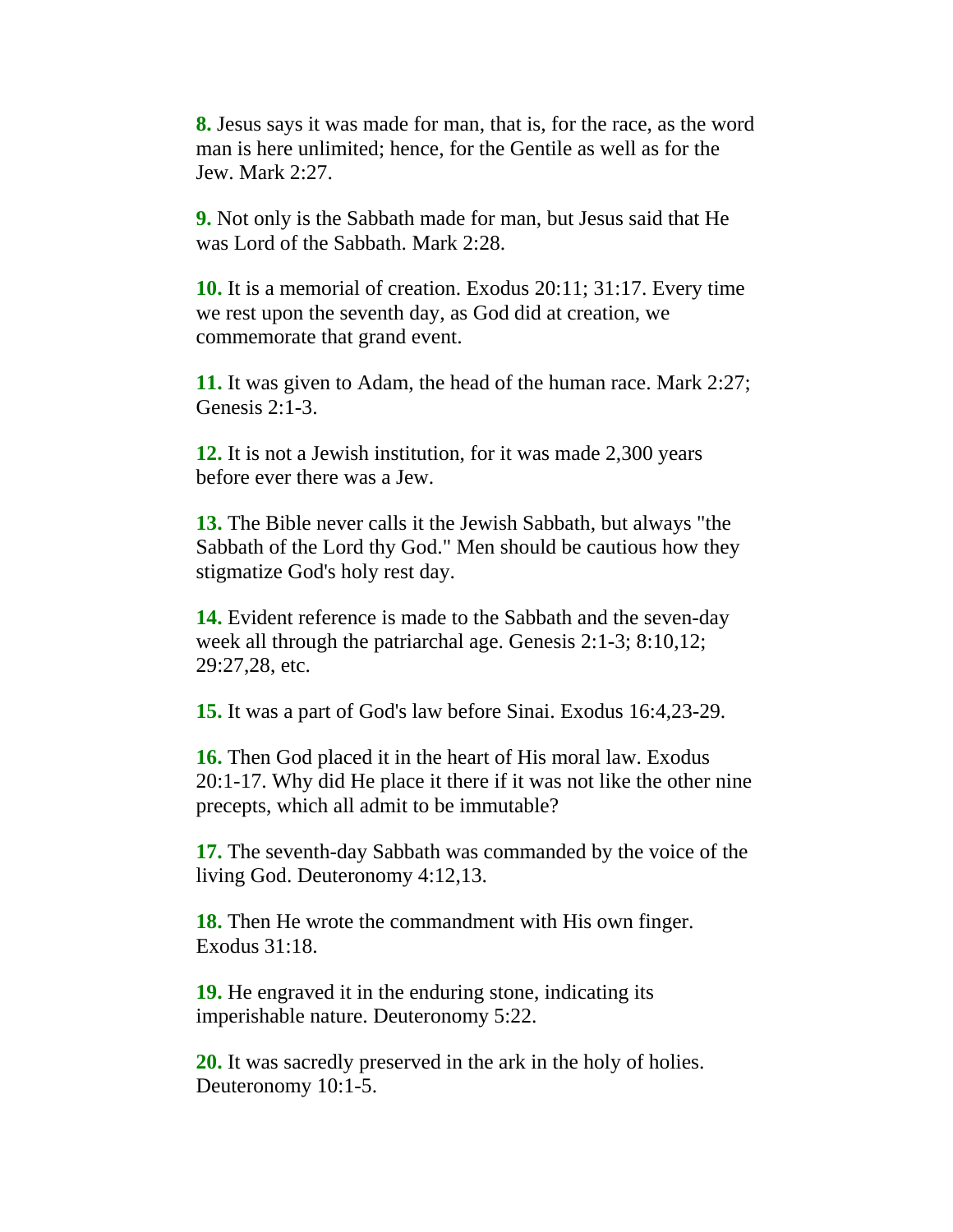**21.** God forbade work upon the Sabbath, even in the most hurrying times. Exodus 34:21.

**22.** God destroyed the Israelites in the wilderness because they profaned the Sabbath. Ezekiel 20:12,13.

**23.** It is the sign of the true God, by which we are to know Him from the false gods. Ezekiel 20:20.

**24.** God promised that Jerusalem should stand forever if the Jews would keep the Sabbath. Jeremiah 17:24,25.

**25.** He sent them into the Babylonish captivity for breaking it. Nehemiah 13:18.

**26.** He destroyed Jerusalem for its violation. Jeremiah 17:27.

**27.** God has pronounced a special blessing on all the Gentiles who will keep it. Isaiah 56:6,7.

**28.** This is in the prophecy which refers wholly to the Christian dispensation. See Isaiah 56.

**29.** God has promised to bless all who keep the Sabbath. Isaiah 56:2.

**30.** The Lord requires us to call it "honourable." Isaiah 58:13 Beware, you who take delight in calling it the "old Jewish Sabbath," "a yoke of bondage," etc.

**31.** After the holy Sabbath has been trodden down "many generations," it is to be restored in the last days. Isaiah 58:12,13.

**32.** All the holy prophets kept the seventh day.

**33.** When the Son of God came, He kept the seventh day all His life. Luke 4:16; John 15:10. Thus He followed His Father's example at creation. Shall we not be safe in following the example of both the Father and the Son?

**34.** The seventh day is the Lord's day. See Revelation 1:10; Mark 2:28; Isaiah 58:13; Exodus 20:10.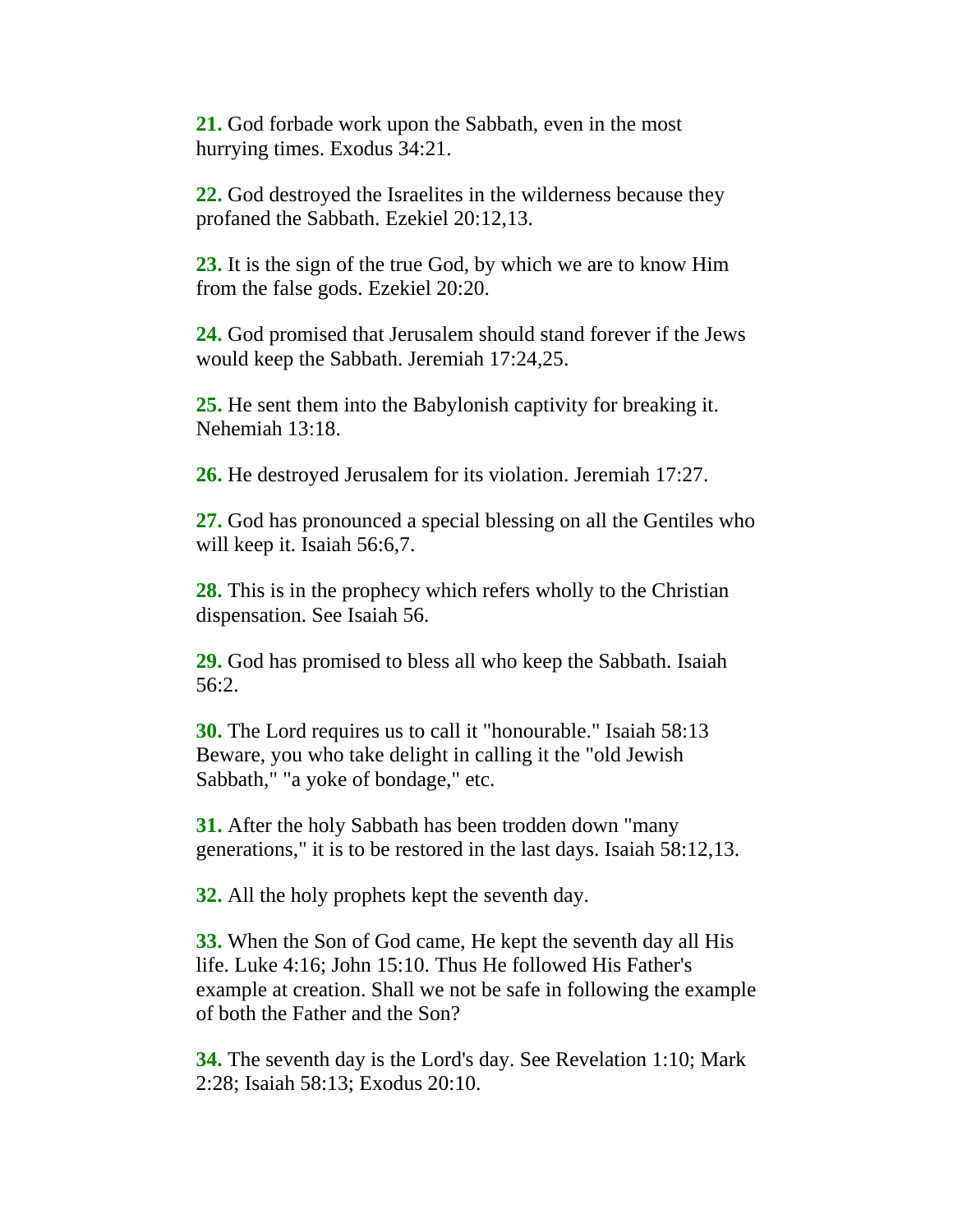**35.** Jesus was Lord of the Sabbath (Mark 2:28), that is, to love and protect it, as the husband is the lord of the wife, to love and cherish her. 1 Peter 3:6.

**36.** He vindicated the Sabbath as a merciful institution designed for man's good. Mark 2:23-28.

**37.** Instead of abolishing the Sabbath, He carefully taught how it should be observed. Matthew 12:1-13.

**38.** He taught His disciples that they should do nothing upon the Sabbath day but what was "lawful." Matthew 12:12.

**39.** He instructed His apostles that the Sabbath should be prayerfully regarded forty years after His resurrection. Matthew 24:20.

**40.** The pious women who had been with Jesus carefully kept the seventh day after His death. Luke 23:56.

**41.** Thirty years after Christ's resurrection, the Holy Spirit expressly calls it "the sabbath day." Acts 13:14.

**42.** Paul, the apostle to the Gentiles, called it the "sabbath day" in A.D. 45. Acts 13:27. Did not Paul know? Or shall we believe modern teachers, who affirm that it ceased to be the Sabbath at the resurrection of Christ?

**43.** Luke, the inspired Christian historian, writing as late as A.D. 62, calls it the "sabbath day." Acts 13:44.

**44.** The Gentile converts called it the Sabbath. Acts 13:42.

**45.** In the great Christian council, A.D. 49, in the presence of the apostles and thousands of disciples, James calls it the "sabbath day." Acts 15:21.

**46.** It was customary to hold prayer meetings upon that day. Acts 16:13.

**47.** Paul read the Scriptures in public meetings on that day. Acts 17:2,3.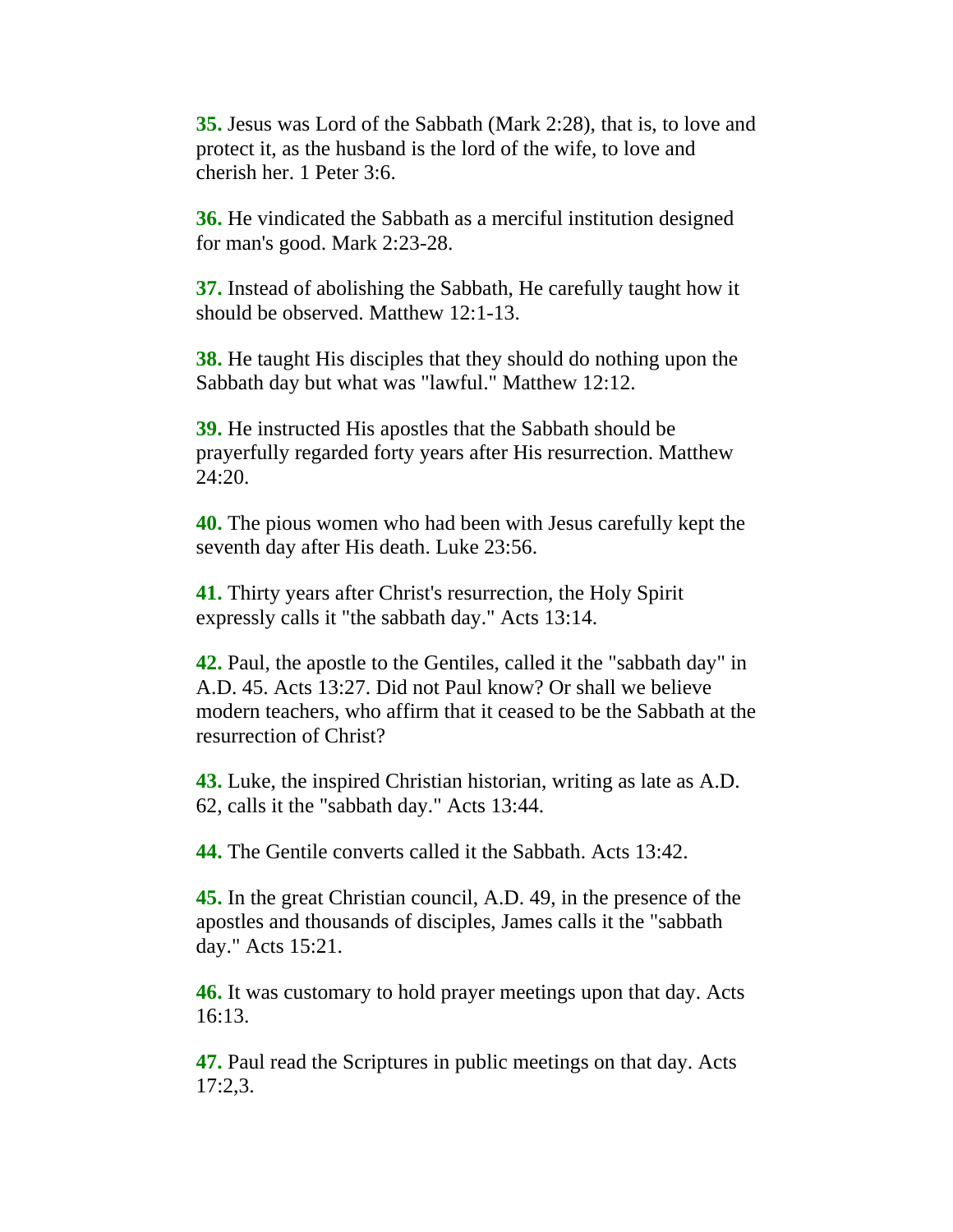**48.** It was his custom to preach upon that day. Acts 17:2,3.

**49.** The Book of Acts alone gives a record of his holding eightyfour meetings upon that day. See Acts 13:14,44; 16:13; 17:2; 18:4,11.

**50.** There was never any dispute between the Christians and the Jews about the Sabbath day. This is proof that the Christians still observed the same day that the Jews did.

**51.** In all their accusations against Paul, they never charged him with disregarding the Sabbath day. Why did they not, if he did not keep it?

**52.** But Paul himself expressly declared that he had kept the law. "Neither against the law of the Jews, neither against the temple, nor yet against Caesar, have I offended any thing at all." Acts 25:8. How could this be true if he had not kept the Sabbath?

**53.** The Sabbath is mentioned in the New Testament fifty-nine times, and always with respect, bearing the same title it had in the Old Testament, "the sabbath day."

**54.** Not a word is said anywhere in the New Testament about the Sabbath's being abolished, done away, changed, or anything of the kind.

**55.** God has never given permission to any man to work upon it. Reader, by what authority do you use the seventh day for common labor?

**56.** No Christian of the New Testament, either before or after the resurrection, ever did ordinary work upon the seventh day. Find one case of the kind, and we will yield the question. Why should modern Christians do differently from Bible Christians?

**57.** There is no record that God has ever removed His blessing or sanctification from the seventh day?

**58.** As the Sabbath was kept in Eden before the fall, so it will be observed eternally in the new earth after the restitution. Isaiah 66:22,23.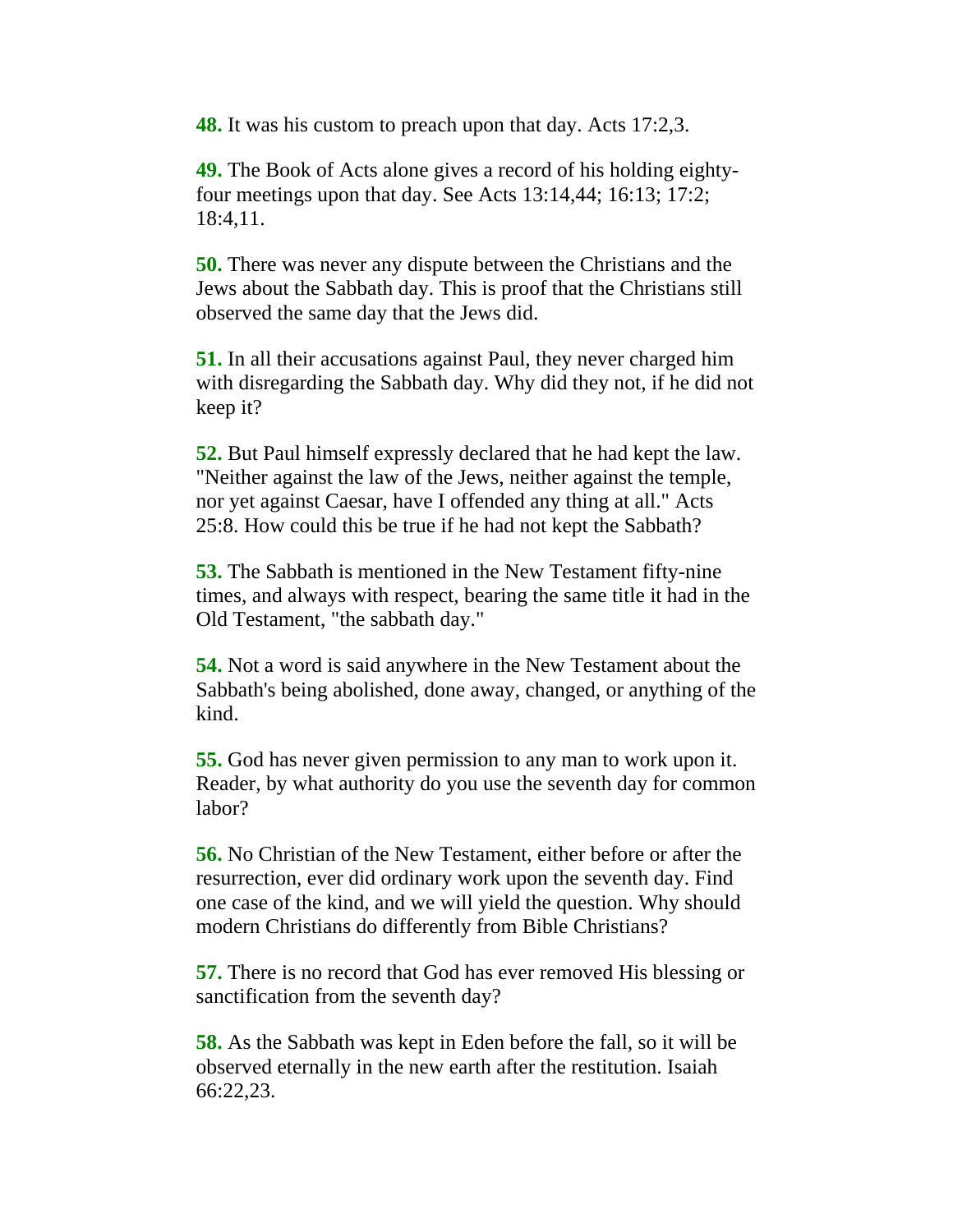**59.** The seventh-day Sabbath was an important part of the law of God, as it came from His own mouth, and was written by His own finger upon stone at Sinai. See Exodus 20. When Jesus began His work, He expressly declared that He had not come to destroy the law. "Think not that I am come to destroy the law, or the prophets." Matthew 5:17.

**60.** Jesus severely condemned the Pharisees as hypocrites for pretending to love God, while at the same time they made void one of the Ten Commandments by their tradition. The keeping of Sunday is only a tradition of men.

## **40 Bible Facts on the First Day of the Week**

**1.** The very first thing recorded in the Bible is work done on Sunday, the first day of the week. Genesis 1:1-5. This was done by the Creator Himself. If God made the earth on Sunday, can it be wicked for us to work on Sunday?

**2.** God commands men to work upon the first day of the week. Exodus 20:8-11. Is it wrong to obey God?

**3.** None of the patriarchs kept it.

**4.** None of the holy prophets ever kept it.

**5.** By the express command of God, His holy people used the first day of the week as a common working day for 4,000 years, at least.

**6.** God Himself calls it a "working" day. Ezekiel 46:1.

- **7.** God did not rest upon it.
- **8.** He never blessed it.
- **9.** Christ did not rest upon it.

**10.** Jesus was a carpenter (Mark 6:3), and worked at His trade until He was thirty years old. He kept the Sabbath and worked six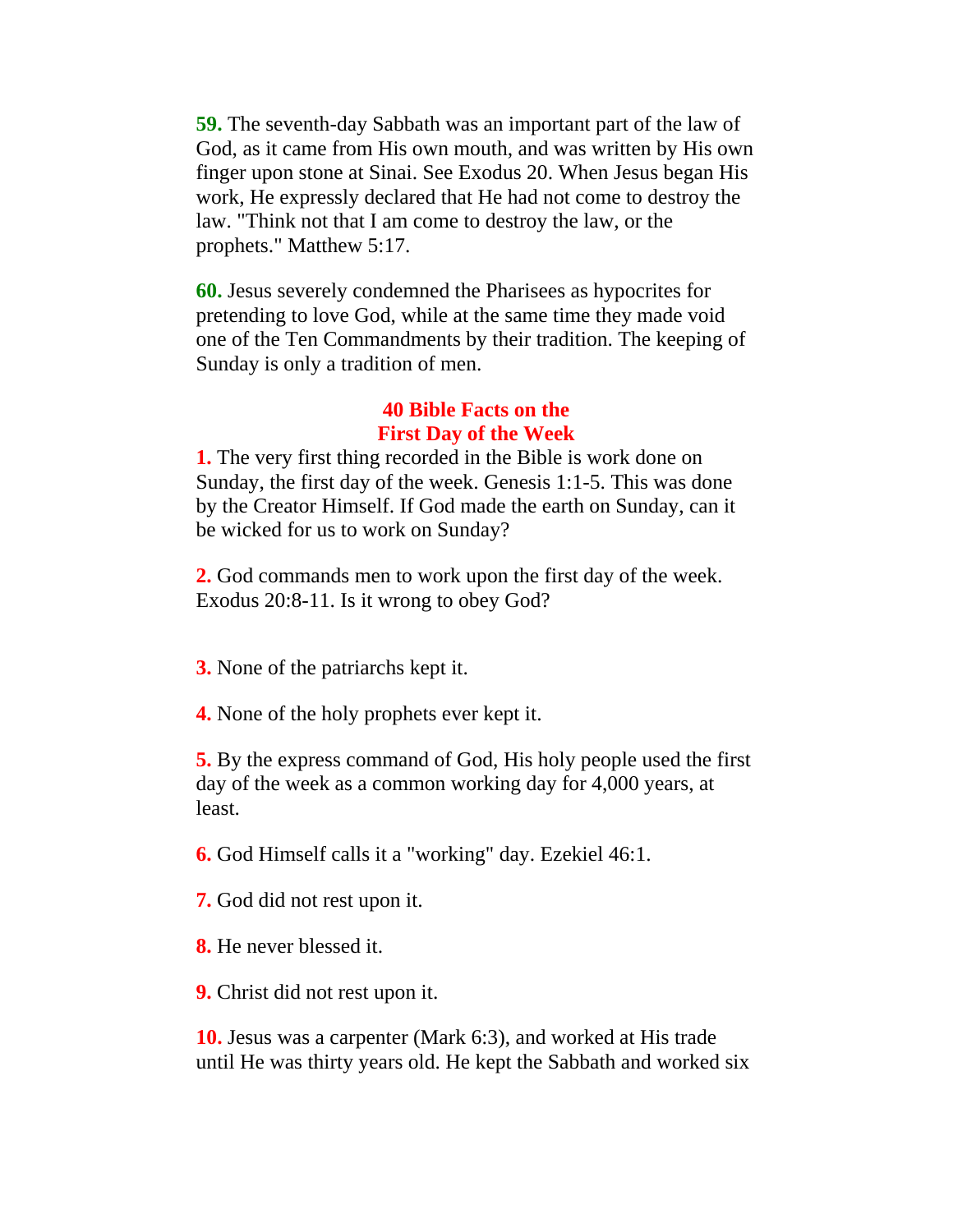days in the week, as all admit. Hence, He did many a hard day's work on Sunday.

**11.** The apostles worked upon it during the same time.

**12.** The apostles never rested upon it.

**13.** Christ never blessed it.

**14.** It has never been blessed by any divine authority.

**15.** It has never been sanctified.

**16.** No law was ever given to enforce the keeping of it, hence it is no transgression to work upon it. "Where no law is, there is no transgression." Romans 4:15. See also 1 John 3:4.

**17.** The New Testament nowhere forbids work to be done on it.

**18.** No penalty is provided for its violation.

**19.** No blessing is promised for its observance.

**20.** No regulation is given as to how it ought to be observed. Would this be so if the Lord wished us to keep it?

**21.** It is never called the Christian Sabbath.

**22.** It is never called the Sabbath day at all.

**23.** It is never called the Lord's day.

**24.** It is never called even a rest day.

**25.** No sacred title whatever is applied to it. Then why should we call it holy?

**26.** It is simply called "first day of the week."

**27.** Jesus never mentioned it in any way, never took its name upon His lips, so far as the record shows.

**28.** The word Sunday never occurs in the Bible at all.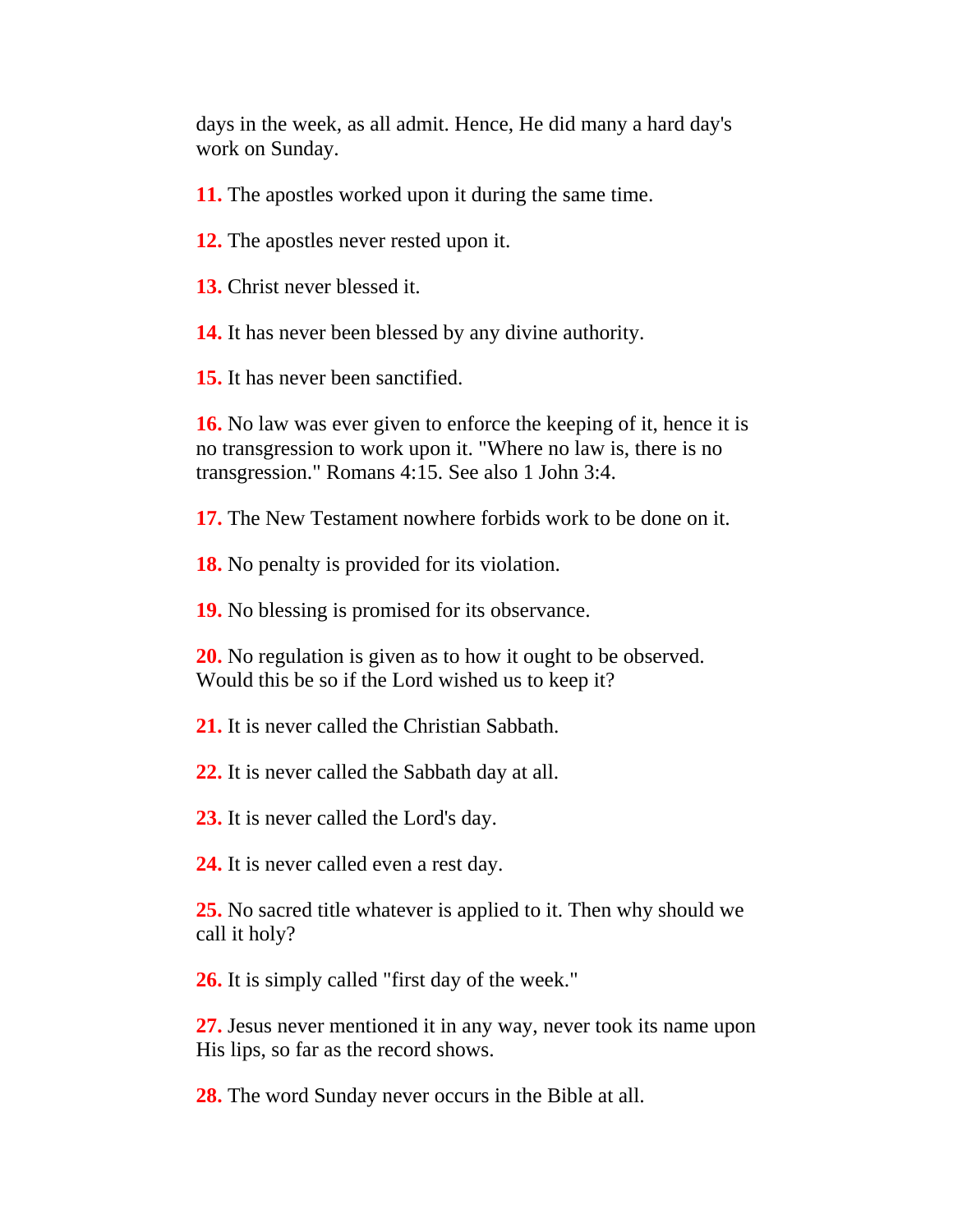**29.** Neither God, Christ, nor inspired men ever said one word in favor of Sunday as a holy day.

**30.** The first day of the week is mentioned only eight times in all the New Testament. Matthew 28:1; Mark 16:2,9; Luke 24:1; John 20:1,19; Acts 20:7; 1 Corinthians 16:2.

**31.** Six of these texts refer to the same first day of the week.

**32.** Paul directed the saints to look over their secular affairs on that day. 1 Corinthians 16:2.

**33.** In all the New Testament we have a record of only one religious meeting held upon that day, and even this was a night meeting. Acts 20:5-12.

**34.** There is not an implication that they ever held a meeting upon it before or after that.

**35.** It was not their custom to meet on that day.

**36.** There was no requirement to break bread on that day.

**37.** We have an account of only one instance in which it was done. Acts 20:7.

**38.** That was done in the night-after midnight. Acts 20:7-11. Jesus celebrated it on Thursday evening (Luke 22), and the disciples sometimes did it every day. Acts 2:42-46.

**39.** The Bible nowhere says that the first day of the week commemorates the resurrection of Christ. This is a tradition of men, which contradicts the law of God. Matthew 15:1-9. Baptism commemorates the burial and resurrection of Jesus. Romans 6:3- 5.

**40.** Finally, the New Testament is totally silent with regard to any change of the Sabbath day or any sacredness for the first day.

Here are one hundred plain Bible facts upon this question, showing conclusively that the seventh day is the Sabbath of the Lord in both the Old and New Testament.